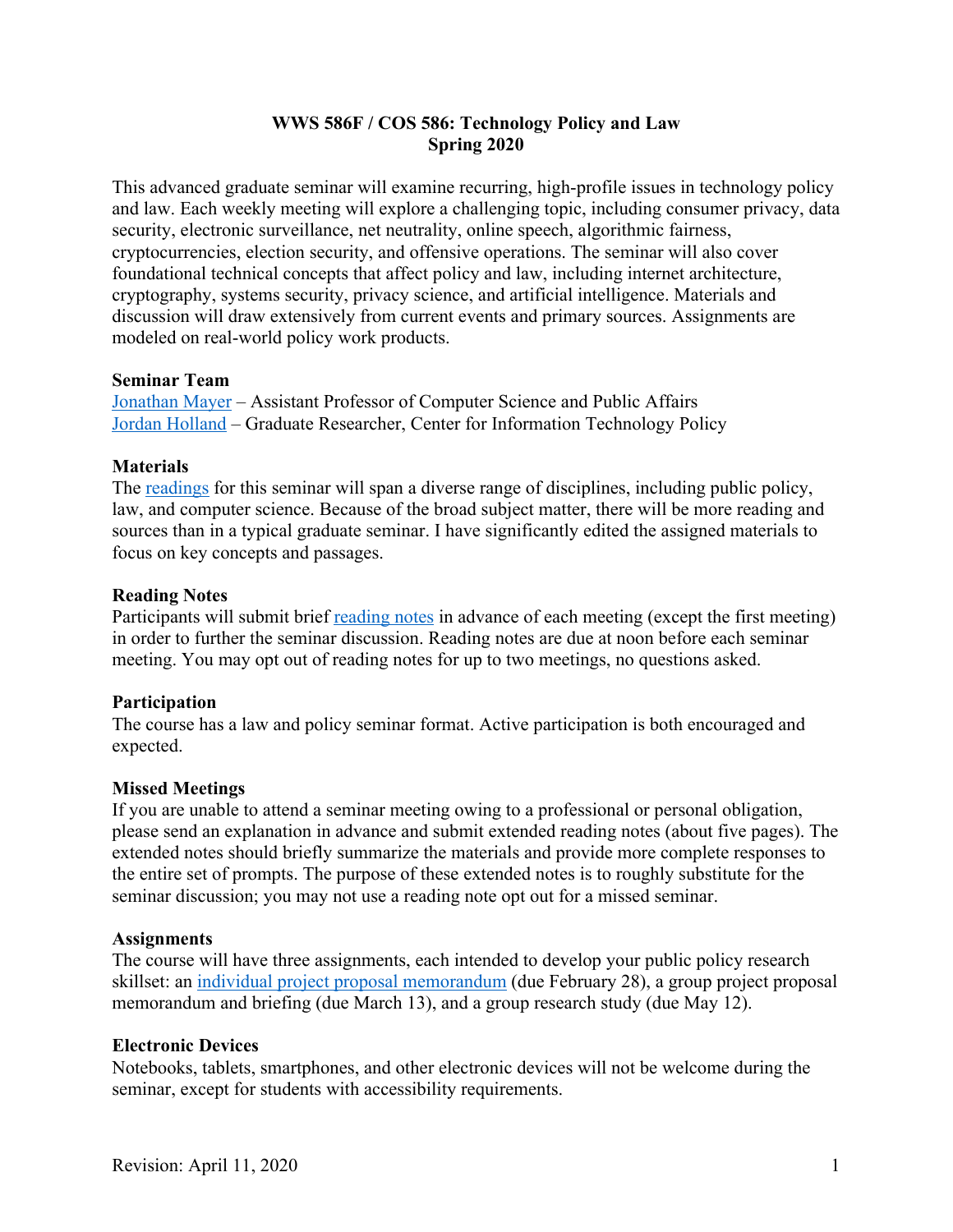## **Grading**

Participation and Reading Notes: 25% Individual Project Proposal Memorandum: 20% Group Project Proposal Memorandum and Briefing: 20% Group Research Paper: 35%

Each assignment is graded on a  $\sqrt{+}/\sqrt{}/\sqrt{ }$ - scale, which approximately maps to A / B / C letter grades. Please reach out if you would like me to calculate your current letter grade at any point during the course.

#### **February 4 – Net Neutrality**

- Highly Recommended Material
	- o John Oliver on Net Neutrality (2014 Segment, 2014 Update, 2017 Segment, 2017 Update)
- Assigned Reading
	- o Tim Wu & Christopher S. Yoo, *Keeping the Internet Neutral?*, 59 FED. COMM. L.J. 575 (2007)
	- o The Communications Act of 1934 and the Telecommunications Act of 1996, 47 U.S.C. §§ 153, 201, 202, 1302
	- o ANGELE A. GILROY, CONG. RESEARCH SERV., R40616, THE NET NEUTRALITY DEBATE (2017)
	- o FCC, Protecting and Promoting the Open Internet, Report and Order, 30 FCC Rcd. 5601 (2015)
	- o U.S. Telecom Ass'n v. FCC, 825 F.3d 674 (D.C. Cir. 2016)
	- o FCC, Restoring Internet Freedom, Report and Order. 33 FCC Rcd. 311 (2017)
- Optional Reading Judicial Opinions
	- o Nat'l Cable & Telecomms. Ass'n v. Brand X Internet Servs., 545 U.S. 967 (2005)
	- o Comcast Corp. v. FCC, 600 F.3d 642 (D.C. Cir. 2010)
	- o Verizon v. FCC, 740 F.3d 623 (D.C. Cir. 2014)
	- o Mozilla v. FCC, 940 F.3d 1 (D.C. Cir. 2019)
- Optional Reading Regulatory Action
	- o FCC, Internet Policy Statement, 20 FCC Rcd. 14986 (2005)
	- o Preserving the Open Internet, Report and Order, 25 FCC Rcd. 17905 (2010)
	- o FCC, Policy Review of Mobile Broadband Operators' Sponsored Data Offerings (2017)
- Optional Reading Law and Policy Scholarship
	- o Tim Wu, *Network Neutrality, Broadband Discrimination*, 2 J. TELECOMM. & HIGH TECH. L. 141 (2003)
	- o Barbara van Schewick, *Towards an Economic Framework for Network Neutrality Regulation*, 5 J. TELECOMM. & HIGH TECH. L. 329 (2007)
	- o BARBARA VAN SCHEWICK, INTERNET ARCHITECTURE AND INNOVATION (2012)
	- o SUSAN CRAWFORD, CAPTIVE AUDIENCE (2014)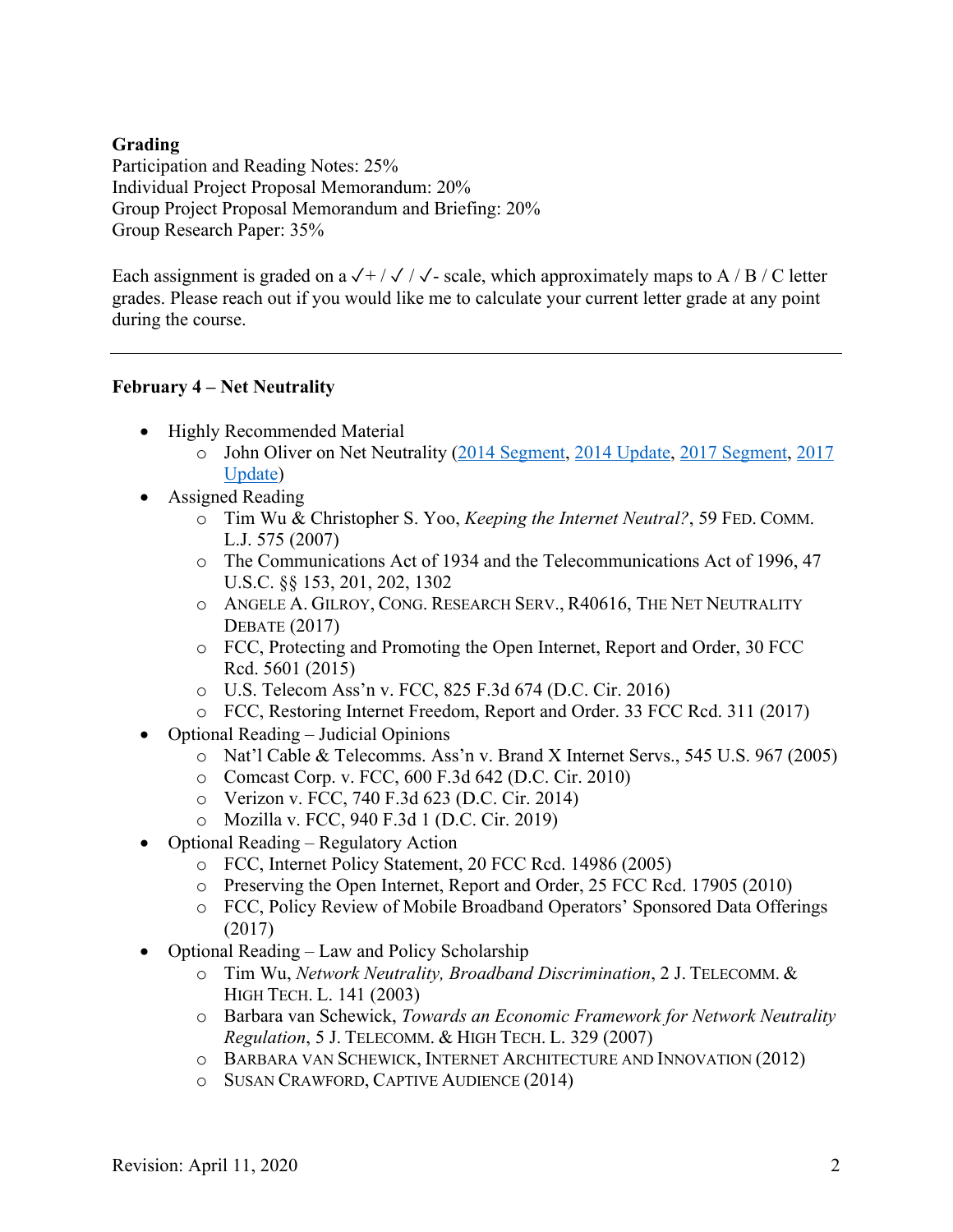- o Barbara van Schewick, *Network Neutrality and Quality of Service*, 67 STAN. L. REV. 1 (2015)
- Optional Reading Net Neutrality at the State Level
	- o Montana Executive Order No. 3-2018, Providing for Internet Neutrality Principles in State Procurement (Jan. 22, 2018)
	- o California S.B. 822
- Optional Reading Net Neutrality in the European Union
	- o Commission Regulation 2015/2120 of Nov. 25, 2015, Laying Down Measures Concerning Open Internet Access, 2015 O.J. (L 310)
	- o Board of European Regulators for Electronic Communications, Guidelines on the Implementation by National Regulators of European Net Neutrality Rules (2016)
- Optional Reading Net Neutrality in India
	- o Telecom Regulatory Authority of India, Prohibition of Discriminatory Tariffs for Data Services Regulation (2016)
	- o Telecom Regulatory Authority of India, Recommendations on Encouraging Data usage in Rural Areas through Provisioning of Free Data (2016)
	- o Telecom Regulatory Authority of India, Recommendations on Net Neutrality (2017)

# **February 11 – Data Security**

- Assigned Reading
	- o The Federal Trade Commission's Data Security Authority
		- The Federal Trade Commission Act, 15 U.S.C. § 45
			- Pay close attention to the FTC's "unfairness" and "deception" authorities, as well as its enforcement capabilities. These will come up throughout the course.
		- § FTC v. Wyndham Worldwide Corp., 799 F.3d 236 (3d Cir. 2015)
			- Reading Notes: Do you agree that the FTC's "unfairness" authority includes data security regulation? Which argument do you find most persuasive for or against that position?
		- Complaint, FTC v. Ruby Corp., No. 1:16-cv-02438 (D.D.C. Dec. 14, 2016)
			- Reading Notes: How, exactly, did Ashley Madison violate the FTC Act? What is the FTC requesting as a remedy?
		- § FTC, START WITH SECURITY: A GUIDE FOR BUSINESS AND LESSONS LEARNED FROM FTC CASES (2015)
			- Reading Notes: What is the FTC's basis for identifying these particular security issues as essential for FTC Act compliance? Why do you think the FTC issued this guide?
	- o Data Security Standards
		- FCC, Report and Order, 31 FCC Rcd. 13911 (2016) (Data Security Standard)
			- Reading Notes: Do you agree with the FCC's approach to setting a data security standard? What are the alternatives?
		- § The California Data Safeguard Statute, Cal. Civil Code § 1798.81.5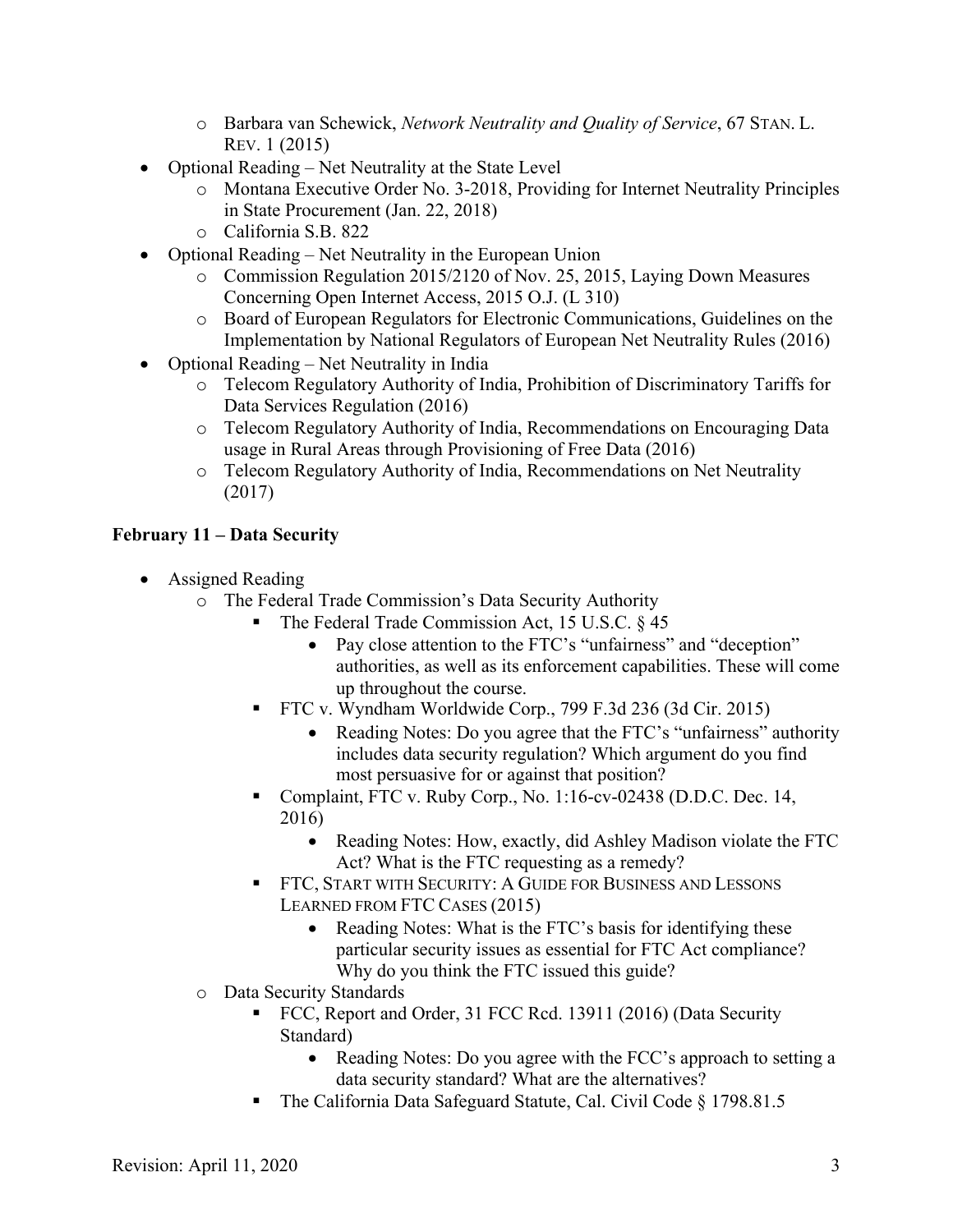- Reading Notes: How does the California data security standard compare to the FCC's? Are they the same or different?
- § The California Consumer Privacy Act, Cal. Civil Code § 1798.150
	- Reading Notes: This provision in California's new privacy law has been widely acclaimed as a win for consumers. What exactly does the provision do, and do you agree with that analysis?
- The General Data Protection Regulation, Commission Regulation 2016/679, 2016 O.J. (L 119) (EU) (Data Security Standard)
	- Reading Notes: How does the GDPR data security standard compare to the FTC and FCC standards?
- o Breach Notification Requirements
	- The California Data Breach Notification Statute, Cal. Civil Code & 1798.82
		- As you read through the materials on data breach notification, think about why data breach notification does (or doesn't) make sense as a policy.
		- Reading Notes: What do you think is the best argument in favor of a data breach notification requirement?
		- Reading Notes: What do you think is the best argument against a data breach notification requirement?
	- Complaint, People v. Kaiser Foundation Health Plan, Inc., No. RG14711370 (Cal Sup. Ct. Jan. 24, 2014)
		- Reading Notes: Pay close attention to how the California Attorney General is enforcing the state's data breach notification law. What is the legal mechanism? Why do you think California brought this case?
	- FCC, Report and Order, 31 FCC Rcd. 13911 (2016) (Data Breach Notification)
		- Reading Notes: What are the elements of a data breach notification requirement that the FCC puzzles through? Do you agree with the FCC's policy decisions?
	- § The General Data Protection Regulation, Commission Regulation 2016/679, 2016 O.J. (L 119) (EU) (Data Breach Notification)
		- Reading Notes: How does the GDPR breach notification provision compare to the California and FCC breach notification requirements?
	- **OFFICE OF MGMT. & BUDGET, EXEC. OFFICE OF THE PRESIDENT, OMB** MEMORANDUM NO. M-17-12, Preparing for and Responding to a Breach of Personally Identifiable Information (2017)
		- Reading Notes: In general, when is a federal agency that has been breached required to notify affected individuals? Does OMB's guidance provide sufficient direction to agencies?

# **February 18 – Data Privacy (Part 1)**

Note: Julie Cohen from Georgetown Law will present at a lunch seminar before class. Highly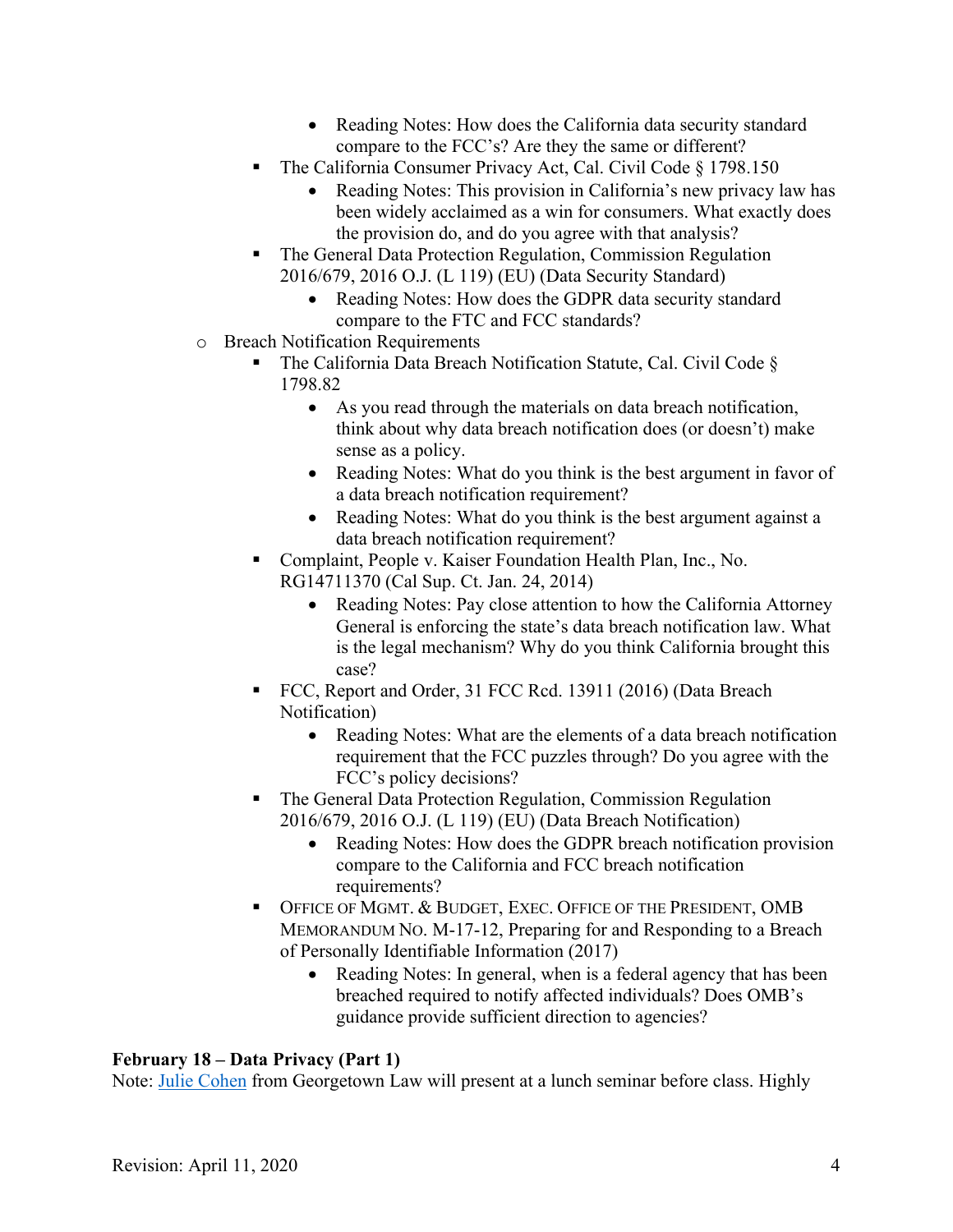recommended.

- Assigned Reading
	- o Conceptions of Privacy
		- § Daniel J. Solove, *Conceptualizing Privacy*, 90 CAL. L. REV. 1087 (2002)
		- § Daniel J. Solove, *A Taxonomy of Privacy*, 154 U. PA. L. REV. 477 (2006)
		- § James Q. Whitman, *The Two Western Cultures of Privacy: Dignity Versus Liberty*, 113 YALE L.J. 1151 (2004)
		- Reading Notes: Which conception of privacy is most similar to your own? Why do you think about privacy that way?
	- o The Behavioral Economics and Psychology of Privacy
		- § Alessandro Acquisti et al., *Privacy and Human Behavior in the Age of Information*, 347 SCIENCE 509 (2015)
		- Reading Notes: If you were advising a federal policymaker on data privacy, how would you encourage them to incorporate behavioral economics and psychology into federal privacy policy?
	- o Privacy Policies and Transparency Requirements
		- § Cal. Bus. & Professions Code §§ 22575, 22577
		- § The General Data Protection Regulation, Commission Regulation 2016/679, 2016 O.J. (L 119) (EU) (Transparency Requirements)
		- Aleecia M. McDonald & Lorrie Faith Cranor, *The Cost of Reading Privacy Policies*, 4 I/S 3 (2008)
		- Reading Notes: Are privacy policies worthwhile, even if consumers ignore them?
		- § Reading Notes: What are the competing incentives for online services that post privacy policies?
	- o Individual, Entity, and Territorial Coverage
		- The General Data Protection Regulation, Commission Regulation 2016/679, 2016 O.J. (L 119) (EU) (Territorial Scope)
		- The California Consumer Privacy Act, Cal. Civil Code § 1798.140 (Individual and Entity Coverage)
		- § Reading Notes: GDPR, in general, only applies to entities established in the EU or when a non-EU entity is directing business into the EU that involves data about individuals in the EU. CCPA, in general, only applies when a firm meets certain size thresholds and collects or sells data about California residents. What do you think the effects of GDPR and CCPA will be for individuals who aren't in the EU and who aren't California residents?
		- Reading Notes: Suppose that you were advising the European Commission during GDPR's drafting. The Commission recognizes that European companies often transfer data to U.S. businesses that adhere to EU-like privacy protections, and it would like to accommodate those transfers. How would you recommend that GDPR account for those transfers?
	- o The Federal Trade Commission's Data Privacy Authority (Part 1)
		- § In re Turn, Inc., 152 F.T.C. 3099 (2017)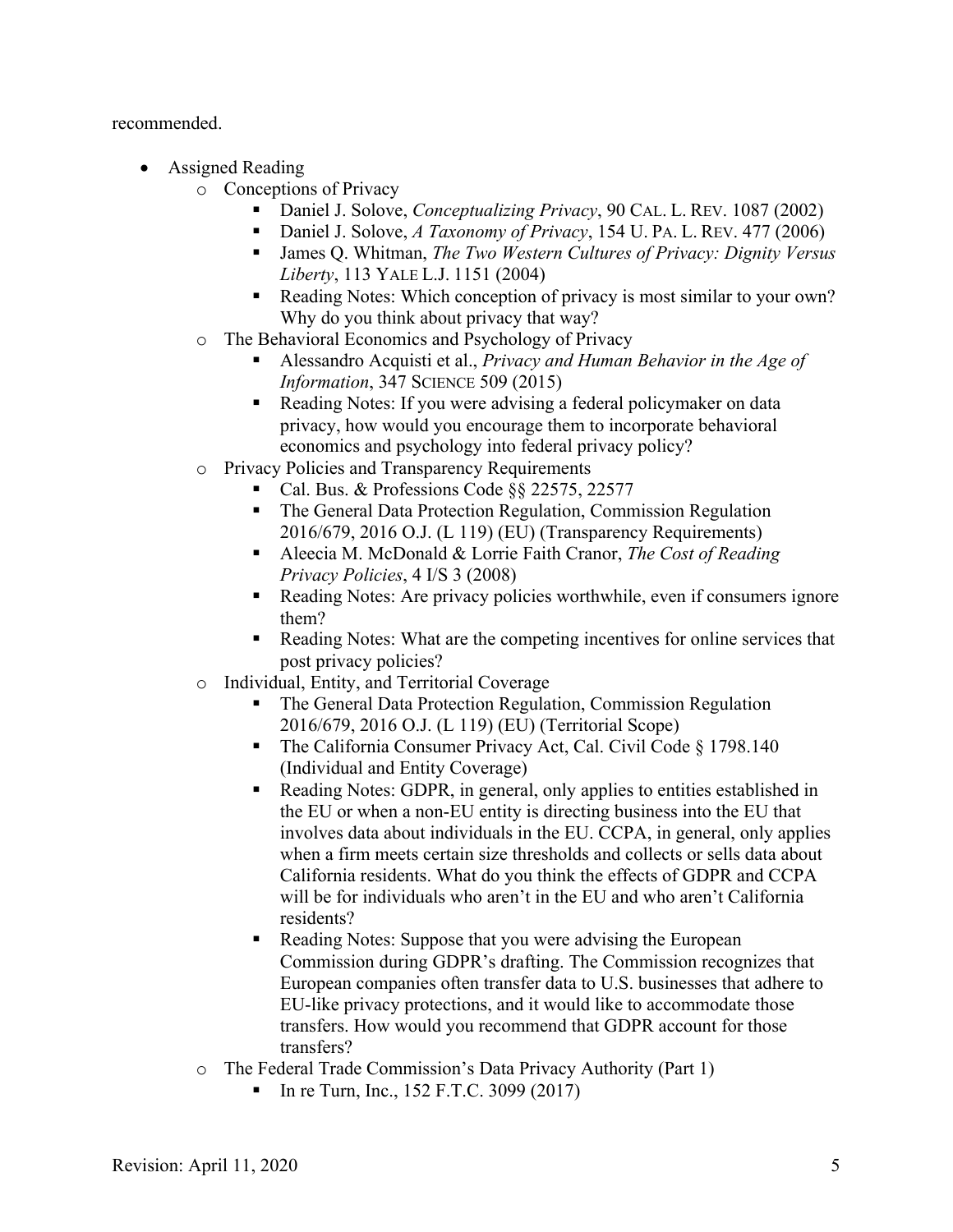- You may find it helpful to reference the prior week's reading on the Federal Trade Commission Act.
- Reading Notes: What is the federal privacy law that Turn violated? Are you persuaded that that law is sufficient to address modern data privacy problems?

#### **February 25 – Data Privacy (Part 2)**

Note: Aleksandra Korolova from USC will present at a lunch seminar before class. Highly recommended.

- Assigned Reading
	- o The Federal Trade Commission's Data Privacy Authority (Part 2)
		- Complaint, United States v. Facebook, Inc., No. 1:19-cv-02184, (D.D.C. July 24, 2019)
		- Reading Notes: What do you think is the strongest argument in favor of the FTC's position that Facebook misrepresented its privacy practices for third-party developers (Counts 1-3)? What do you think is the strongest argument against the FTC's position?
		- Reading Notes: The FTC and Facebook settled this case for a recordsetting \$5 billion penalty and a new order that requires Facebook to not misrepresent its privacy practices, maintain a comprehensive privacy program, obtain biennial independent privacy audits, report compliance incidents to the FTC, and establish a privacy committee of the corporate board. In your view, is the outcome of the case likely to significantly change Facebook's privacy practices?
	- o Data Rights
		- The General Data Protection Regulation, Commission Regulation 2016/679, 2016 O.J. (L 119) (EU) (Data Rights)
		- The California Consumer Privacy Act, Cal. Civil Code §§ 1798.100, .105, .110, .115 (Data Rights)
		- Reading Notes: How to the GDPR and CCPA data rights provisions compare?
		- Reading Notes: What do you think the effects of the GDPR and CCPA data rights provisions will be for consumers and businesses?
	- o Consumer Choice Requirements
		- The General Data Protection Regulation, Commission Regulation 2016/679, 2016 O.J. (L 119) (EU) (Processing and Consent)
		- The California Consumer Privacy Act, Cal. Civil Code §§ 1798.120, .125 (Consumer Choice)
		- Reading Notes: GDPR is often characterized as imposing an opt-in requirement for data collection, retention, use, and sharing. After reading the relevant provisions of GDPR, do you agree with that characterization?
		- Reading Notes: One possible direction for federal privacy policy is an across-the-board opt-in requirement for data collection, retention, use, and sharing. What do you think the consequences of a universal opt-in requirement would be? Do you think that would be good policy?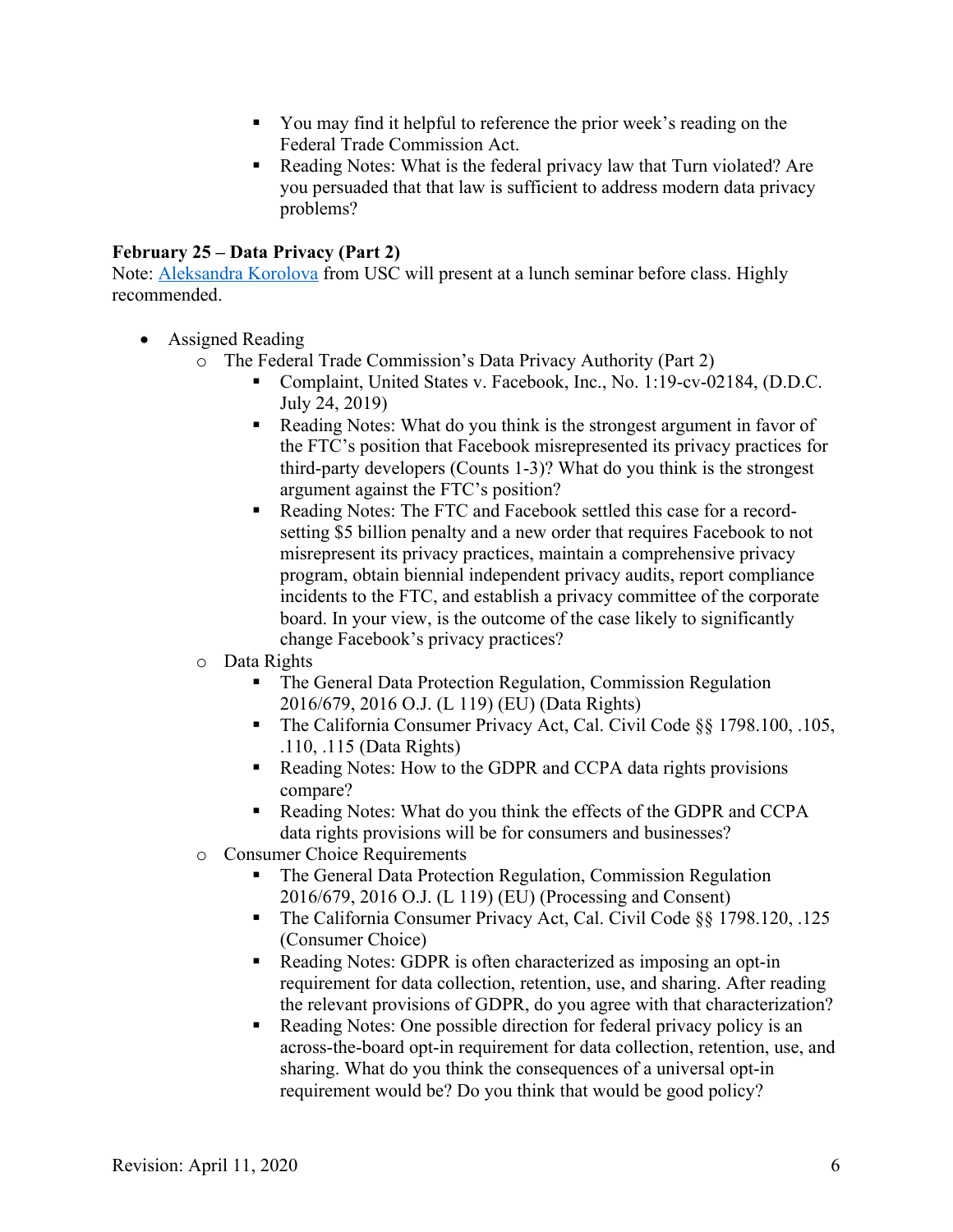- o Personally Identifiable Information, De-Identification, and Re-Identification
	- § Paul Ohm, *Broken Promises of Privacy: Responding to the Surprising Failure of Anonymization*, 57 UCLA L. REV. 1701 (2010)
	- **FTC, PROTECTING CONSUMER PRIVACY IN AN ERA OF RAPID CHANGE** (2012) (Personally Identifiable Information and Deidentification)
	- The General Data Protection Regulation, Commission Regulation 2016/679, 2016 O.J. (L 119) (EU) (Personal Data)
	- Reading Notes: Imagine that you are a congressional staffer developing comprehensive consumer privacy legislation. How would you define the concept of personally identifiable information, and why would you adopt that definition?
- o Optional Reading Consumer Choice Requirements
	- FCC, Protecting the Privacy of Broadband, Report and Order, 31 FCC Rcd. 13911 (2016) (Opt-in and Opt-out Consumer Choice Provisions)
- o Optional Reading Personally Identifiable Information, De-Identification, and Re-Identification
	- FCC, Protecting the Privacy of Broadband, Report and Order, 31 FCC Rcd. 13911 (2016) (Personally Identifiable Information Provisions)

# **March 3 – Law Enforcement and National Security Surveillance**

This meeting of the seminar will be more lecture-like than usual, owing to the volume and legal intricacy of the material.

- Assigned Viewing videos are available online Please note: while these recordings were part of a Stanford Law online course, they are directed at a non-law audience.
	- o Demands for Testimony and Evidence (Individual Subpoenas)
	- o Physical Intrusions (Search and Seizure Warrants)
	- o Wiretapping (Wiretap Orders)
	- o Historical Call Records and Account Information (Provider Subpoenas)
	- o Prospective Call Records (Pen/Trap Orders)
	- o Email and Other Electronic Messaging (SCA D Orders and Provider Warrants)
	- o Search Engines, Social Networks, and Cloud Storage
	- o Reading Notes: A key component of U.S. surveillance law and policy is the distinction between communications content and metadata. What do you think is the best argument in favor of drawing that distinction and applying lesser protections to metadata?
- Assigned Viewing videos are available online
	- o The Fourth Amendment in Extraterritorial and National Security Contexts
	- o The Foreign Intelligence Surveillance Act (FISA)
	- o Reading Notes: A foundation of foreign intelligence surveillance (in the U.S. and worldwide) is that citizens and residents deserve greater privacy protections than extraterritorial foreigners. What do you think is the best rationale for that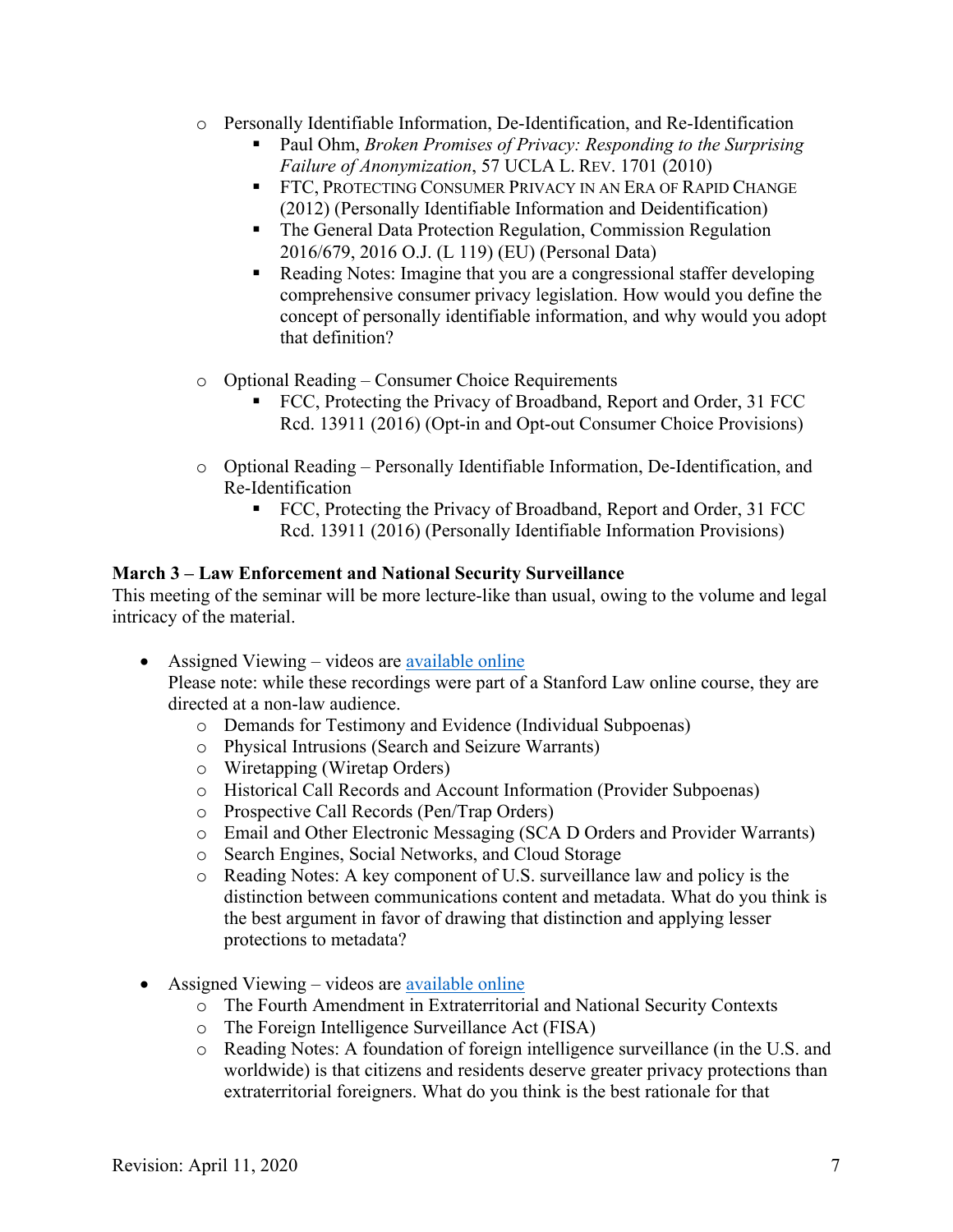distinction? Do you agree with that perspective?

- Assigned Reading
	- o Privacy and Civil Liberties Oversight Board, Report on the Telephone Records Program Conducted Under Section 215 of the USA PATRIOT Act and on the Operations of the Foreign Intelligence Surveillance Court (2014)
	- o Privacy and Civil Liberties Oversight Board, Report on the Surveillance Program Operated Pursuant to Section 702 of the Foreign Intelligence Surveillance Act (2014)
	- o Reading Notes: Based on what you've read about Section 215, do you believe that the telephone records program struck an appropriate balance between national security and privacy interests? If you don't think it did, how would you revise the program? If you aren't certain, what questions would you ask of the Intelligence Community?
	- o Reading Notes: Section 215 and Section 702 placed the federal judiciary in a new role—supervising entire surveillance programs, rather than approving individual instances of surveillance. What do you think are the tradeoffs associated with this new role?
	- o Reading Notes: When investigating a U.S. person for possible criminal activity, the FBI is authorized to query communications content that was initially collected under Section 702. What do you think are the right procedural safeguards for these types of queries?
- Optional Reading
	- o Liberty and Security in a Changing World: Report and Recommendations of the President's Review Group on Intelligence and Communications Technologies (2013)
	- o Privacy and Civil Liberties Oversight Board, Report to the President on the Implementation of Presidential Policy Directive 28: Signals Intelligence Activities (2017)
	- o Privacy and Civil Liberties Oversight Board, Report on the USA Freedom Act Telephone Call Records Program (2020)
	- o Peter P. Swire, *The System of Foreign Intelligence Surveillance Law*, 72 GEO. WASH. L. REV. 1306 (2004)
	- o Laura K. Donohue, *Bulk Metadata Collection: Statutory and Constitutional Questions*, 37 HARV. J.L. & PUB. POL'Y 757 (2014)
	- o Laura K. Donohue, *Section 702 and the Collection of International Telephone and Internet Content*, 38 HARV. J.L. & PUB. POL'Y 117 (2015)
	- o Margo Schlanger, *Intelligence Legalism and the National Security Agency's Civil Liberties Gap*, 6 HARV. NAT'L SEC. J. 112 (2015)

# **March 10 – Artificial Intelligence and Fairness (Part 1)**

Note: Rediet Abebe from Harvard will present at a lunch seminar the day before class. Highly recommended.

• Assigned Reading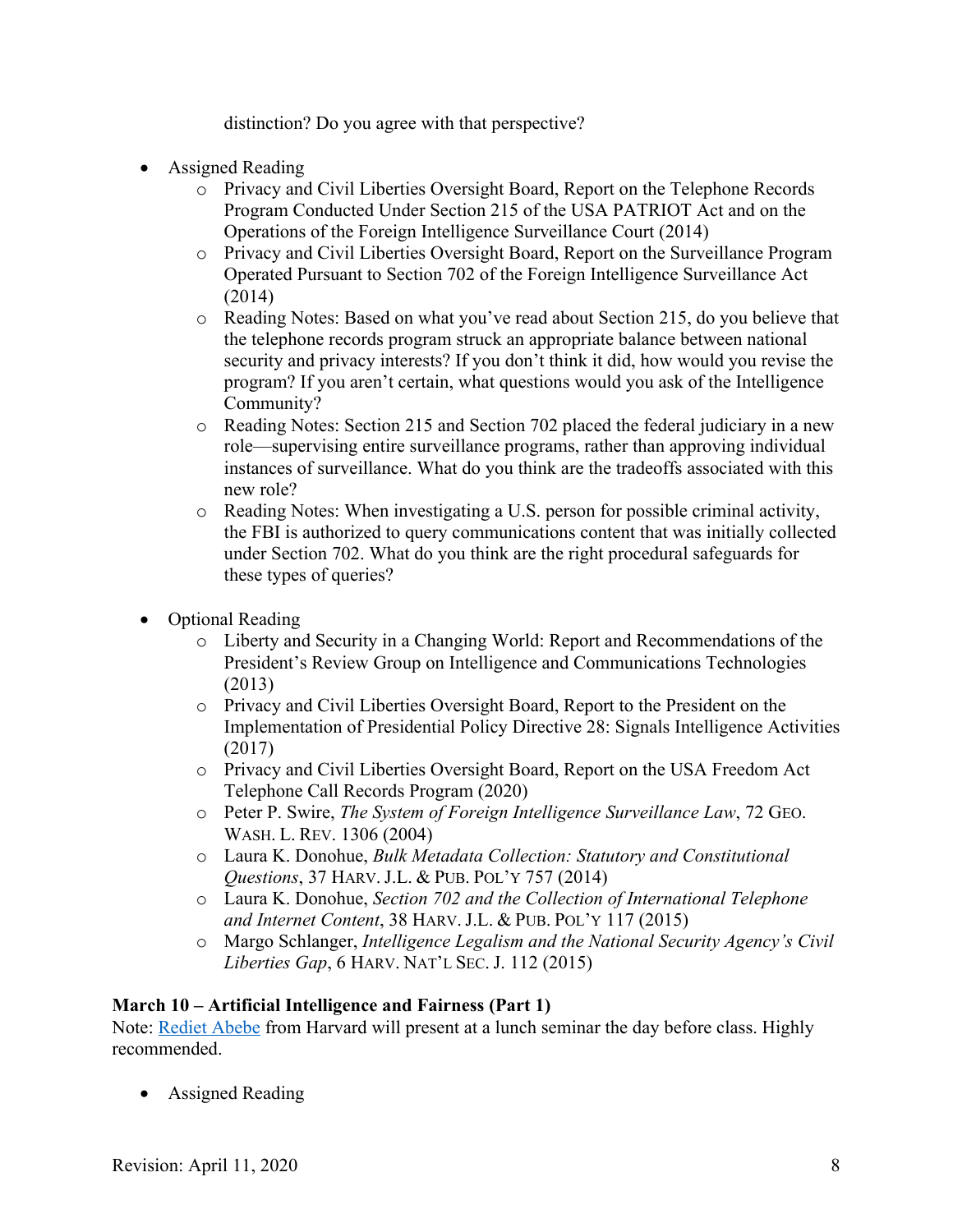- o A (Relatively) Gentle Overview of Machine Learning
	- § Google, Introduction to Machine Learning (2018)
	- Reading Notes: Imagine you are serving in the White House Office of Science and Technology Policy, and the President (not necessarily the current President) asks you to draft an executive order that addresses the promise of artificial intelligence. What do you include in the executive order?
- o Algorithmic Fairness
	- Solon Barocas & Andrew D. Selbst, *Big Data's Disparate Impact*, 104 CAL. L. REV. 671 (2016)
	- **EXECUTIVE OFFICE OF THE PRESIDENT, BIG DATA: A REPORT ON** ALGORITHMIC SYSTEMS, OPPORTUNITY, AND CIVIL RIGHTS (2016)
	- Reading Notes: Imagine you are advising a member of Congress on technology matters, and the member has asked you to develop legislation about algorithmic fairness. What do you include in the bill?
- o Criminal Justice Algorithms
	- § Jeff Larson et al., *How We Analyzed the COMPAS Recidivism Algorithm*, PROPUBLICA (May 23, 2016)
	- § Sam Corbett-Davies et al., *A computer program used for bail and sentencing decisions was labeled biased against blacks. It's actually not that clear.*, WASH. POST. (Oct. 17, 2016)
	- Reading Notes: California recently abolished money bail in favor of pretrial risk assessment algorithms. Imagine you are advising the California Judicial Council on what safeguards to require as the state courts adopt these algorithms. What recommendations do you make?

#### **March 17 – Spring Recess, Enjoy!**

#### **March 24 – Artificial Intelligence and Fairness (Part 2), Cryptocurrencies and Blockchains**

- Assigned Reading Artificial Intelligence and Fairness (Part 2)
	- o Technical Responses
		- Joshua A. Kroll et al., *Accountable Algorithms*, 165 U. PA. L. REV. 633 (2017)
		- Reading Notes: Which of the technical responses to algorithmic fairness that Kroll et al. discuss do you think is most promising? Which do you think is least promising?
	- o Regulatory Responses
		- The General Data Protection Regulation, Commission Regulation 2016/679, 2016 O.J. (L 119) (EU) (Automated Decision-Making)
		- The Equal Credit Opportunity Act, 15 U.S.C. § 1691
		- Dillon Reisman et al., AI NOW, Algorithmic Impact Assessments: A Practical Framework for Public Agency Accountability (2018)
		- Reading Notes: In your view, is the GDPR's right to appeal an effective response to algorithmic fairness concerns?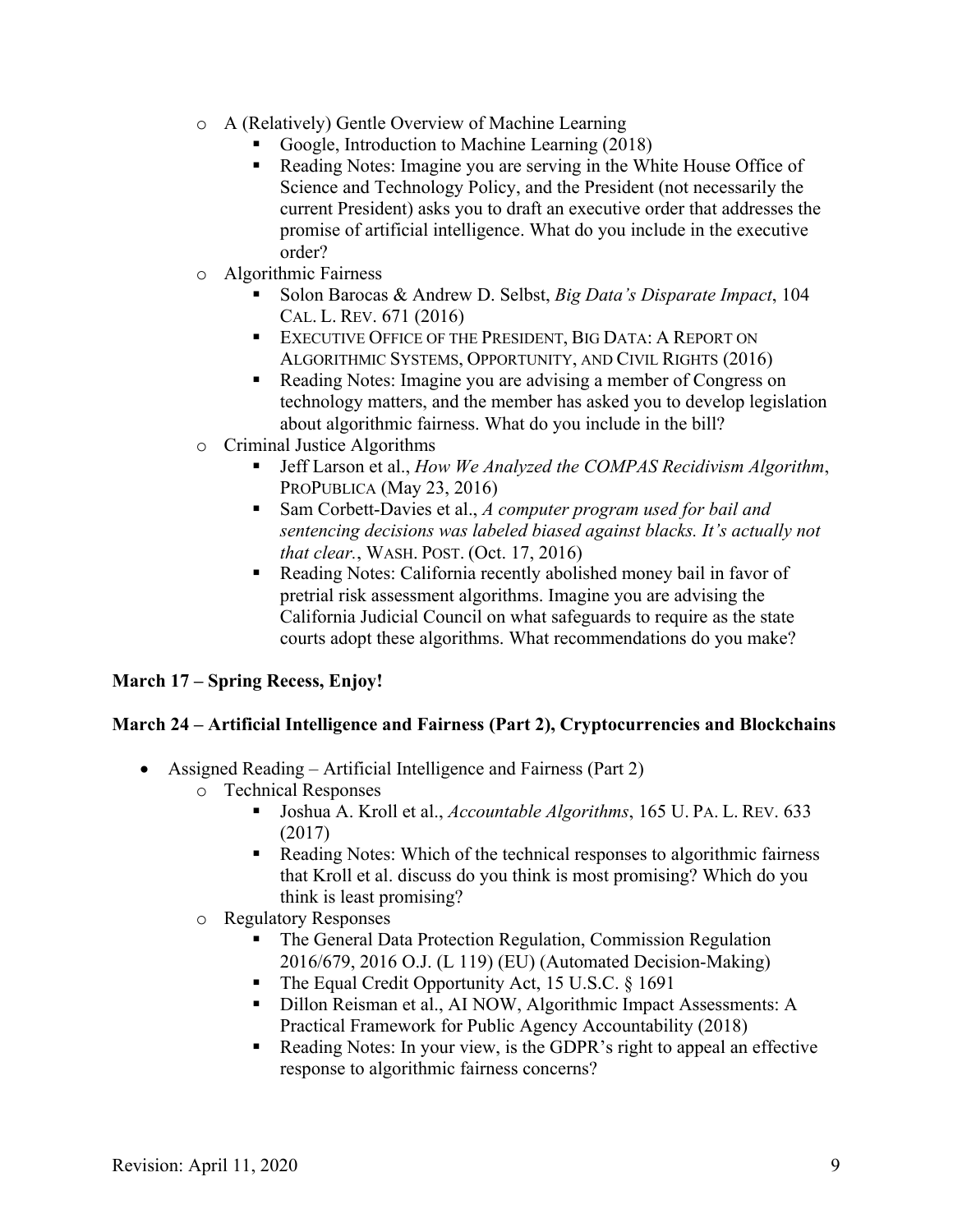- Reading Notes: In your view, are algorithmic impact assessments an effective response to algorithmic fairness concerns?
- Assigned Reading Cryptocurrencies and Blockchains
	- o ARVIND NARAYANAN ET AL., BITCOIN AND CRYPTOCURRENCY TECHNOLOGIES (2016)
	- o SEC, Release No. 81207 (July 25, 2017)
	- o Internal Revenue Service, Notice 2014-21(2014)
	- o Executive Order 13,827 (Mar. 19, 2018)
	- o Reading Notes: Can you think of a public policy or legal problem that would benefit from blockchain technology? What is the problem, how would blockchain technology help, and why would it be better than other approaches?
	- o Reading Notes: Voatz, a Boston-based startup, is developing a voting platform that uses a smartphone app and blockchain technology. If you were advising a state election official, would you recommend using Voatz (or a similar blockchain-based platform) for voting? Why or why not?
- Optional Reading Artificial Intelligence and Fairness
	- o NIST, Face Recognition Vendor Test
	- o Danielle Keats Citron, *The Scored Society: Due Process for Automated Predictions*, 89 WASH. L. REV. 1 (2014)
	- o Tal Z. Zarsky, *Transparent Predictions*, 2013 U. ILL. L. REV. 1503
	- o Danielle Keats Citron, *Technological Due Process*, 85 WASH. U. L. REV. 1249 (2008)
- Optional Reading Cryptocurrencies and Blockchains
	- o Shanaan Cohney et al., *Coin-Operated Capitalism*, 119 COLUM. L. REV. 591 (2019)
	- o SEC
		- § SEC v. PlexCorps, No. 1:17-cv-07007-DLI-RML, 2017 WL 6398722 (E.D.N.Y. Dec. 14, 2017)
	- o CFTC
		- § Coinflip Order (2015)
		- CFTC v. My Big Coin Pay, Inc., 334 F. Supp. 3d 492 (D. Mass. 2018)
		- CFTC v. McDonnell, 287 F. Supp. 3d 213 (E.D.N.Y. 2018)
	- o FTC
		- § Workshop on Decrypting Cryptocurrency Scams (2018)
		- Enforcement Action Against Bitcoin Funding Team (2018)
		- Enforcement Action Against Butterfly Labs (2016)
		- Enforcement Action Against Equiliv Investments (2015)
	- o CFPB
		- Consumer Advisory on Virtual Currencies (2014)
	- o IRS
		- § United States v. Coinbase, No. 17-cv-01431-JSC (Nov. 28, 2017, N.D. Cal.)
	- o DOJ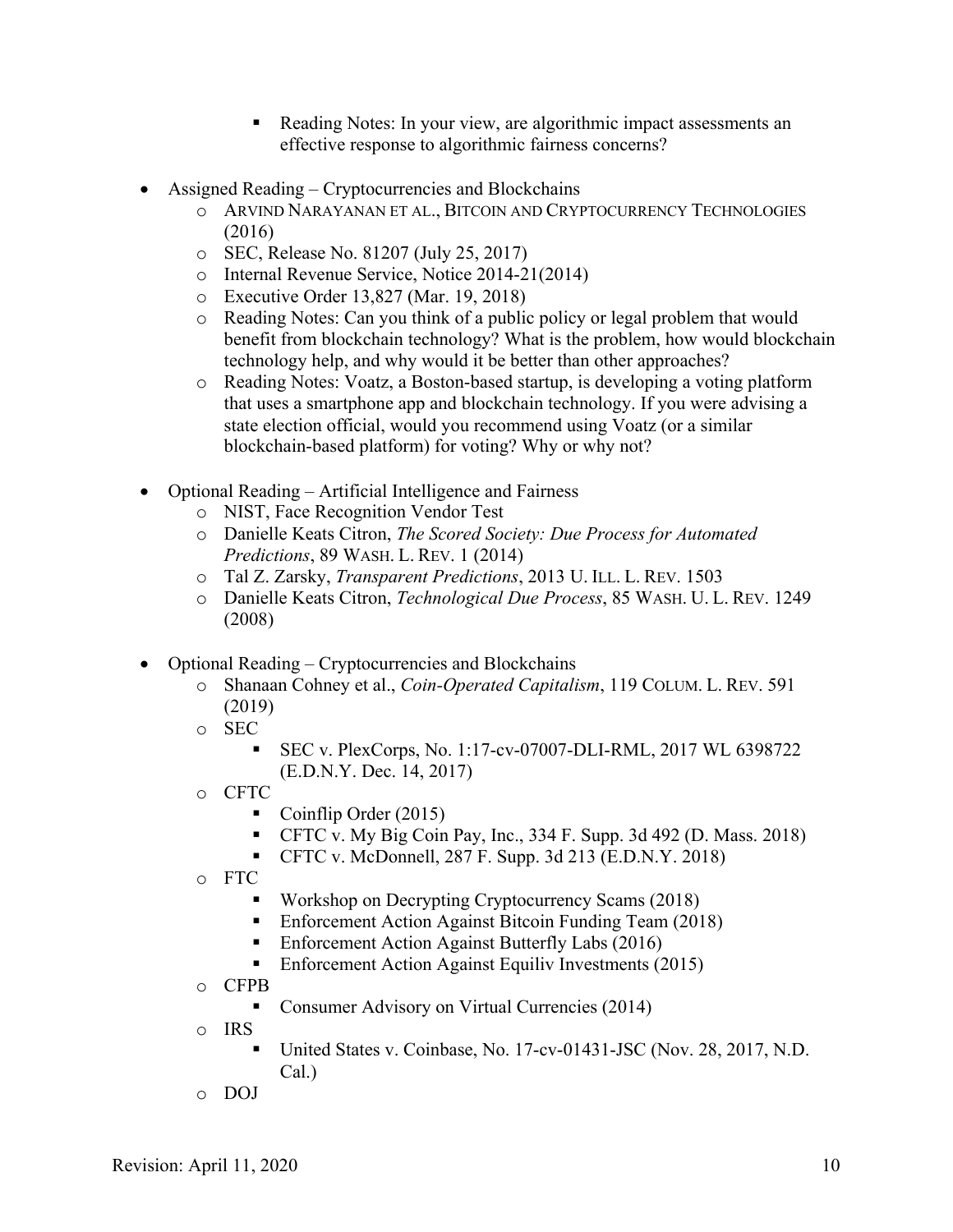- Prosecution of OneCoin (2019)
- Prosecution of Jacob Campos (2018)
- Prosecution of Blue Bit Banc (2018)
- Prosecution of Joseph Kim (2018)
- Prosecution of BTC-e (2017)
- Prosecution of Renwick Haddow (2017)
- Settlement with Ripple Labs (2015)
- o NYDFS
	- BitLicense Regulations

#### **March 31 – Online Speech and Intermediary Liability**

- Assigned Reading Regulating Offensive Speech
	- o Reno v. ACLU, 521 U.S. 844 (1997)
	- o Ashcroft v. ACLU, 535 U.S. 564 (2002)
	- o Reading Notes: The Supreme Court's decision in *Ashcroft* rested on predictions about offensive online speech and tools for countering it. How well do you think those predictions have held up?
- Assigned Reading Internet Access as a Speech Right
	- o Packingham v. North Carolina, 582 U.S. \_\_ (2017)
	- o Reading Notes: Do you think Internet access is a fundamental or human right? Why or why not?
- Assigned Reading Intermediary Liability in the U.S.
	- o Stratton Oakmont v. Prodigy, 1995 WL 323710 (N.Y. Sup. Ct. May 24, 1995)
	- o The Communications Decency Act, 47 U.S.C. § 230
	- o Zeran v. America Online (129 F.3d 327 (4th Cir. 1997)
	- o The Digital Millennium Copyright Act, 17 U.S.C. § 512 (notice and takedown provisions)
- Assigned Reading Intermediary Liability in the EU
	- o The Electronic Commerce Directive, Commission Directive 2000/31, 2000 O.J. (L 178) (EU)
	- o The Network Enforcement Act (NetzDG), Sept. 1, 2017, Bundesgesetzblatt, Teil I [BGBl I] at 3352
	- o Jennifer Daskal, *Speech Across Borders*, 105 VA. L. REV. 1605 (2019)
	- o The Directive on Copyright in the Digital Single Market, Commission Directive 2019/790, 2019 O.J. (L 130) (EU)
	- o Reading Notes: The CJEU has taken the position that requiring a platform to remove "equivalent" offending content is distinct from requiring a platform to "monitor" for offending content. Do you agree with that distinction?
	- o Reading Notes: Countries differ in their approaches to free speech and intermediary liability. Online speech, though, is inherently international. How should courts reconcile country-specific speech restrictions with international online speech?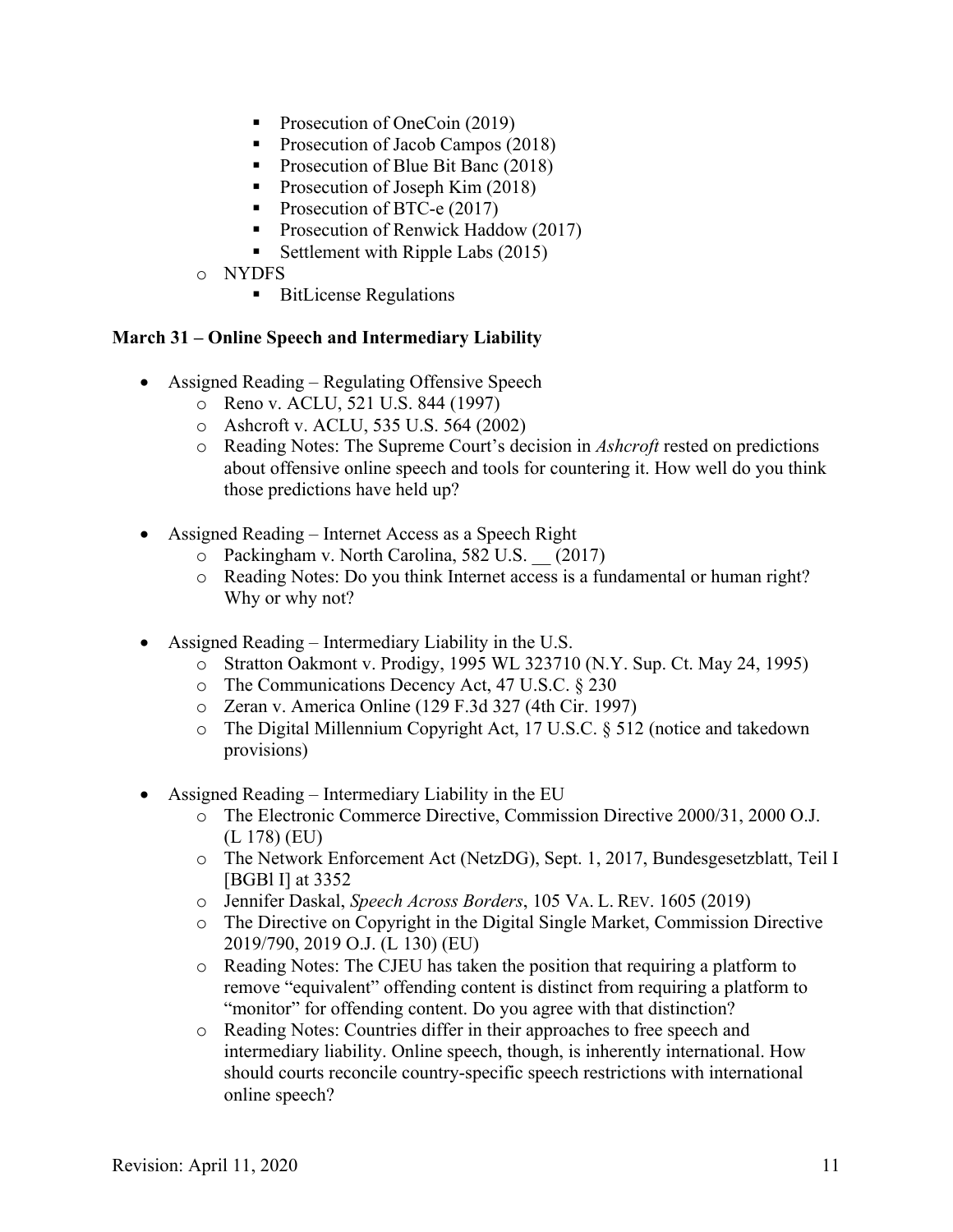- o Reading Notes: Foreign terrorist organizations have used major online platforms for fundraising and recruiting. Imagine that you're working for a member of Congress who wants to address this challenge. What policies do you recommend?
- o Reading Notes: The recent Copyright in the Digital Single Market Directive has been exceptionally controversial. Having read the key provisions, what do you think the consequences of the Directive will be?
- Optional Reading Regulating Offensive Speech
	- o United States v. American Library Ass'n, 539 U.S. 194 (2003)
- Optional Reading Internet Access as a Speech Right
	- o UN Human Rights Council Statement (June 30, 2016)
	- o UN Special Rapporteur Report on Free Speech Online (May 16, 2011)
- Optional Reading Intermediary Liability
	- o JEFF KOSSEFF, THE TWENTY-SIX WORDS THAT CREATED THE INTERNET (2019)
	- o Kate Klonick, *The New Governors: The People, Rules, and Processes Governing Online Speech*, 131 HARV. L. REV. 1598 (2019)
	- o TARLETON GILLESPIE, CUSTODIANS OF THE INTERNET: PLATFORMS, CONTENT MODERATION, AND THE HIDDEN DECISIONS THAT SHAPE SOCIAL MEDIA (2018)
	- o Danielle Keats Citron & Benjamin Wittes, *The Internet Will Not Break: Denying Bad Samaritans § 230 Immunity*, 86 FORDHAM L. REV. 401 (2017)
	- o Danielle Keats Citron & Helen Norton, *Intermediaries and Hate Speech: Fostering Digital Citizenship for Our Information Age*, 91 B.U. L. REV. 1435 (2011)
	- o David S. Ardia, *Free Speech Savior or Shield for Scoundrels: An Empirical Study of Intermediary Immunity Under Section 230 of the Communications Decency Act*, 43 LOY. L.A. L. REV. 373 (2010)
	- o Wendy Seltzer, *Free Speech Unmoored in Copyright's Safe Harbor: Chilling Effects of the DMCA on the First Amendment*, 24 HARV. J.L. & TECH. 171 (2010)

## **April 7 – Online Censorship and Speech Suppression**

- Assigned Reading Policies and Practices for Censorship and Speech Suppression
	- o Freedom House, Freedom on the Net: China Country Report (2019)
	- o Freedom House, Freedom on the Net: Russia Country Report (2019)
	- o Reading Notes: Compare China's approach and Russia's approach to restricting online speech. What are the differences that stand out? Which do you think is more sustainable?
- Assigned Reading U.S. Foreign Policy
	- o William J. Clinton, Remarks on U.S.-China Relations (2000)
	- o Hillary Clinton, Remarks on Internet Freedom (2010)
	- o Reading Notes: President Clinton famously predicted that internet censorship was "like trying to nail Jell-O to the wall." How well has his prediction held up?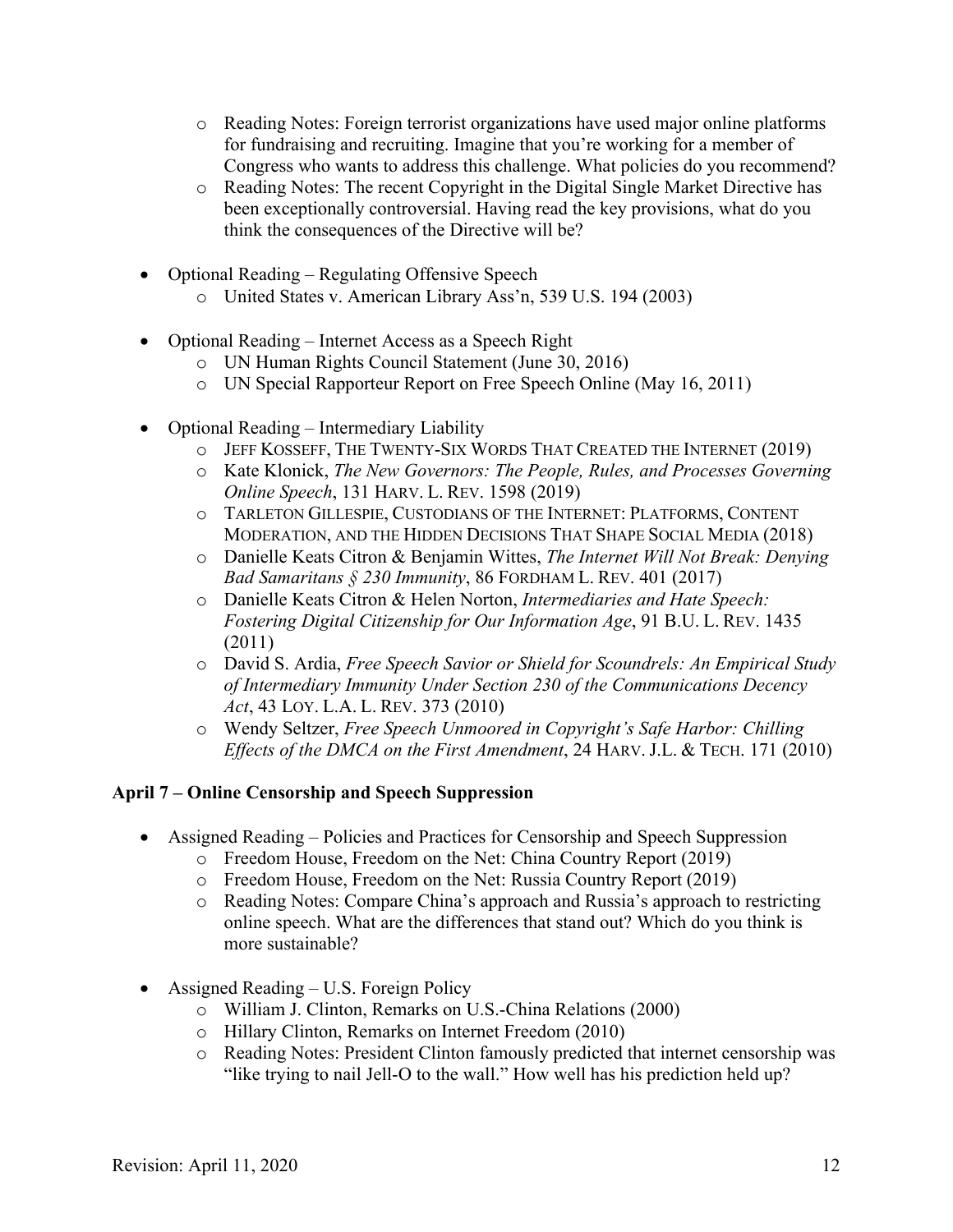- o Reading Notes: Imagine that you're advising the Secretary of State, and he or she has just asked for your top policy recommendation for responding to online censorship. What do you recommend?
- Assigned Reading Self-Regulation
	- o Global Network Initiative, Principles on Freedom of Expression and Privacy (2017)
	- o Reading Notes: Why do you think leading technology and telecom firms established the self-regulatory GNI principles? Do you think the principles will be effective in addressing foreign internet censorship?
- Assigned Reading Business Responses
	- o Ryan Gallagher, *Google China Prototype Links Searches to Phone Numbers*, THE INTERCEPT (Sept. 14, 2018)
	- o Reading Notes: Why do you think Google was experimenting with Project Dragonfly? What does Dragonfly suggest about technology sector responses to internet censorship?
- Assigned Reading Technical Means of Censorship and Circumvention
	- o Freedom House, Leaping over the Firewall: A Review of Censorship Circumvention Tools (2011)
- Optional Reading Policies and Practices for Censorship and Speech Suppression
	- o For an explanation of foreign policies and practices, I recommend Freedom House's country-specific *Freedom on the Net* reports, the (slightly out of date) Open Net Initiative reports, and the (also slightly out of date) *Access Denied* book series.
	- o MARGARET E. ROBERTS, CENSORED: DISTRACTION AND DIVERSION INSIDE CHINA'S GREAT FIREWALL (2018)
- Optional Reading Self-Regulation
	- o Sundar Pichai, *AI at Google: Our Principles*, GOOGLE BLOG (June 7, 2018)
- Optional Reading Business Responses
	- o Ranking Digital Rights, Corporate Accountability Index (2018)
- Optional Reading Technical Means of Censorship and Circumvention
	- o The Citizen Lab at the University of Toronto has posted a number of accessible reports about foreign government censorship and use of spyware.

# **April 14 – Information Operations and Election Security**

- Assigned Reading Information Operations
	- o U.S. Intelligence Community, Assessing Russian Activities and Intentions in Recent U.S. Elections (2017)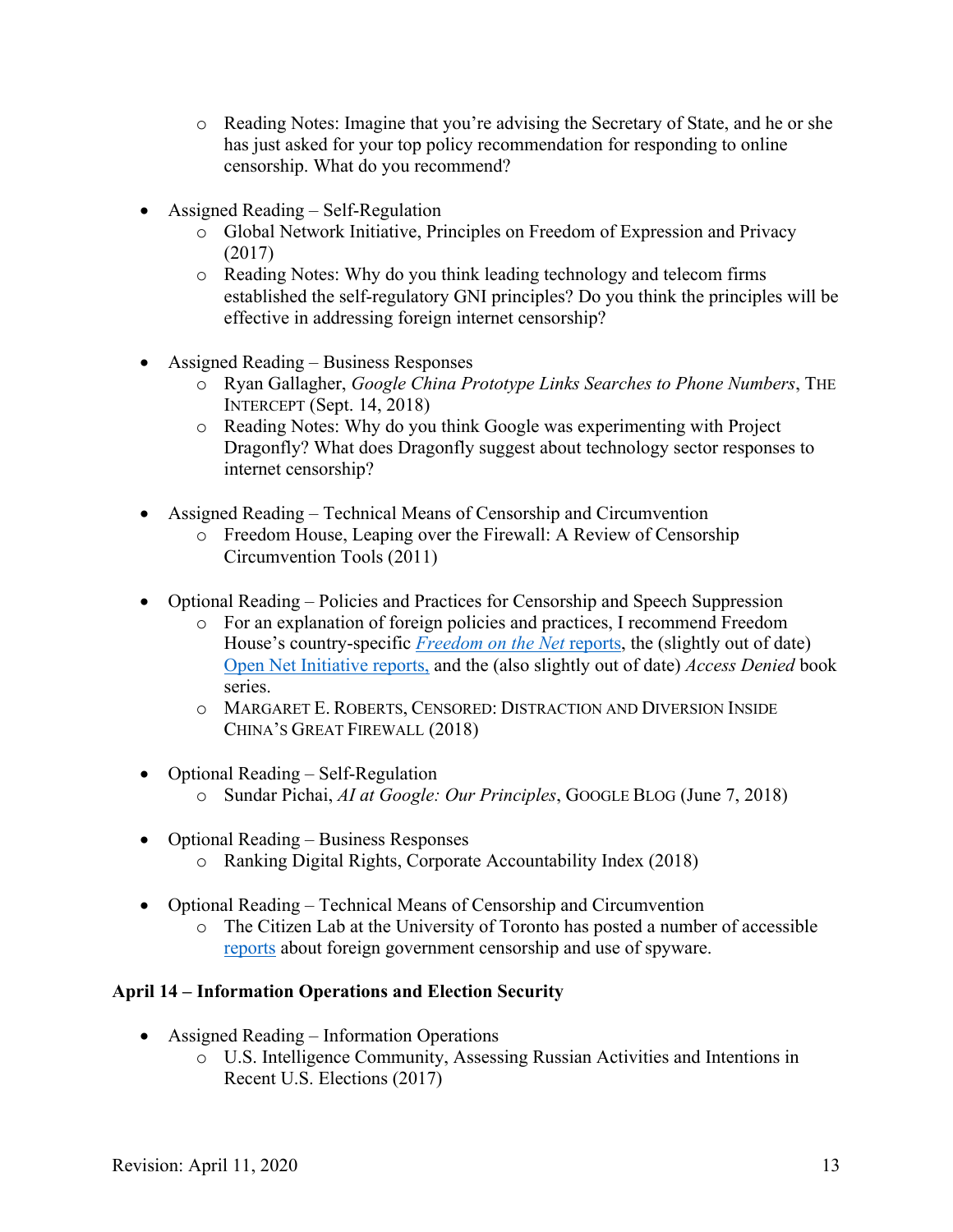- o Senate Select Committee on Intelligence, Report on Russian Active Measures Campaigns and Interference in the 2016 U.S. Election (2019) (Volume 2: Russia's Use of Social Media)
- o Special Counsel's Office, Report on the Investigation into Russian Interference in the 2016 Presidential Election (2019)
- o Senate Foreign Relations Committee Minority Staff, Report on Russian Interference in Democracies (2018)
- o Reading Notes: Going forward, what policies would you recommend for countering foreign information operations directed at the U.S.?
- o Reading Notes: What policies would you recommend for the U.S. to assist allies in countering information operations?
- Assigned Reading Election Interference and Security
	- o Jeh Johnson, Testimony on Russian Interference in the 2016 U.S. Elections (2018)
	- o National Academies, Securing the Vote: Protecting American Democracy (2018)
	- o Reading Notes: How would you evaluate the Obama administration's response to Russian interference in the 2016 elections?
	- o Reading Notes: Imagine that you are advising a member of Congress on election security legislation. What policies would you recommend for the bill?
- Optional Reading Russian Information Operations
	- o Special Counsel Indictment of IRA Operatives (2017)
	- o Special Counsel Indictment of GRU Operatives (2018)
	- o Philip N. Howard et al., The IRA, Social Media, and Political Polarization in the United States, 2012-2018 (2018)
	- o Renee DiResta et al., The Tactics and Tropes of the Internet Research Agency (2018)
	- o MICHAEL MCFAUL, FROM COLD WAR TO HOT PEACE (2018)
- Optional Reading Disinformation in the 2016 Election
	- o Hunt Allcott & Matthew Gentzkow, *Social Media and Fake News in the 2016 Election*, 31 J. ECON. PERSPECTIVES 211 (2017)
	- o Andrew Guess et al., Selective Exposure to Misinformation: Evidence from the Consumption of Fake News During the 2016 U.S. Presidential Campaign (2018)
	- o Gordon Pennycook et al., *Prior Exposure Increases Perceived Accuracy of Fake News*, 147 J. EXPERIMENTAL PSYCH. 1865 (2018)
	- o Andrew Guess et al., *Less Than You Think: Prevalence and Predictors of Fake News Dissemination on Facebook*, 5 SCI. ADVANCES (2019)
- Optional Reading Chinese Information Operations
	- o Gary King et al., *Reverse-Engineering Censorship in China: Randomized Experimentation and Participant Observation*, 345 SCI. (2014)
	- o Gary King et al., *How the Chinese Government Fabricates Social Media Posts for Strategic Distraction, Not Engaged Argument*, 111 AM. POL. SCI. REV. 484 (2017)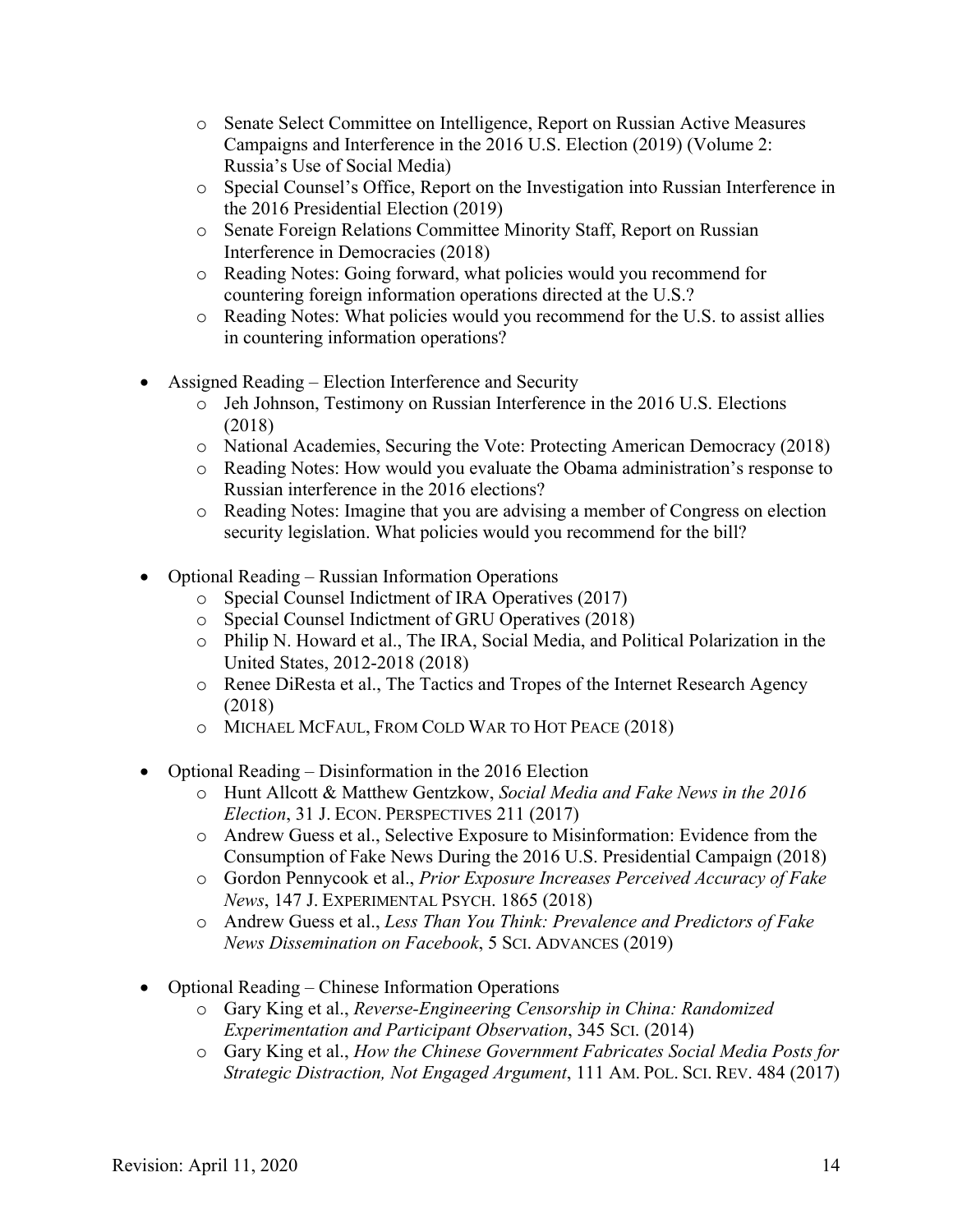- Optional Reading Election Security
	- o Center for American Progress, Election Security in All 50 States (2018)
	- o Center for Internet Security, A Handbook for Elections Infrastructure Security (2018)
	- o Robby Mook et al., The State and Local Election Cybersecurity Playbook (2018)
	- o Robby Mook et al., Cybersecurity Campaign Playbook (2017)
	- o Stanford Cyber Policy Center, Securing American Elections (2019)
	- o U.S. GOV'T ACCOUNTABILITY OFFICE, GAO-20-267, DHS PLANS ARE URGENTLY NEEDED TO ADDRESS IDENTIFIED CHALLENGES BEFORE THE 2020 ELECTIONS (2020)

#### **April 21 – Offensive Operations**

Note: Seny Kamara from Brown will present at a lunch seminar before class. Highly recommended.

- Assigned Reading Recent Events
	- o Center for Strategic and International Studies, Significant Cyber Incidents Since 2006 (2020)
	- o Reading Notes: For over a decade, some cybersecurity experts have warned of a devastating "digital Pearl Harbor" attack on the United States. How do you think that prediction of cyberwar compares to the reality of recent events?
- Assigned Reading Deterrence and Attribution
	- o David D. Clark & Susan Landau, *Untangling Attribution*, 2 HARV. NAT'L SEC. J. 531 (2011)
	- o Reading Notes: Some policymakers have urged a redesign of the Internet with stronger identity mechanisms, to assist with attributing offensive operations. Do you think that is a worthwhile direction for federal policy? Do you think it is a feasible policy direction?
- Assigned Reading U.S. Authorities
	- o Department of Defense Authorities and Notification Requirements, 10 U.S.C. §§ 394-396, 484
	- o The National Security Act, 50 U.S.C. § 3093
	- o Reading Notes: Federal law draws a distinction between military offensive cybersecurity operations (under Title 10) and intelligence offensive operations (under Title 50). Do you think that distinction is clearly delineated in the provisions you read?
- Assigned Reading U.S. Operational Structure
	- o Department of Defense, Joint Chiefs of Staff, Doctrine on Cyberspace Operations (2018)
	- o Reading Notes: The Department of Defense has a notoriously convoluted organizational structure for cybersecurity operations. How would you improve the structure?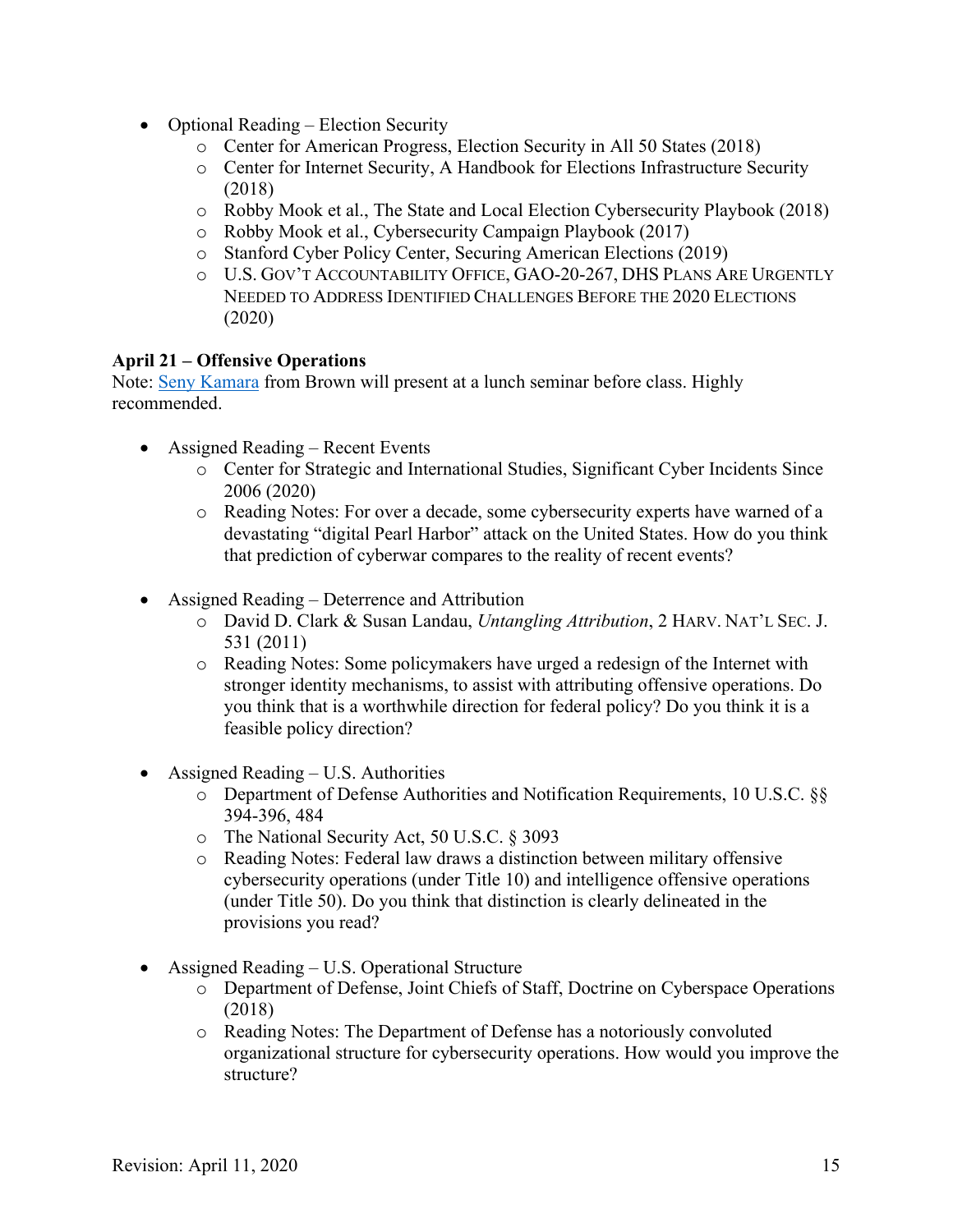- Assigned Reading U.S. Policy
	- o White House, National Cyber Strategy of the United States of America (Sept. 2018)
	- o U.S. Department of Defense, Department of Defense Cyber Strategy Summary (Sept. 2018)
	- o Reading Notes: A number of members of Congress (most prominently the late Senator McCain) have urged the Department of Defense to adopt a precise declaratory policy on how the United States will respond to offensive cybersecurity operations. DoD has responded with repeated delays and malleable policy statements (like you've just read). Why do you think that is? Do you think a precise declaratory policy is a good idea?
- Assigned Reading International Law and Norms
	- o NATO CCD COE International Group of Experts, Tallinn Manual 2.0 on the International Law Applicable to Cyber Operations (2017)
	- o Reading Notes: According to news reports, the U.S. and Israel collaborated to develop Stuxnet, malware that disabled centrifuges in the Iranian nuclear program. Having read the relevant Tallinn Manual provisions, do you believe the U.S. and Israel engaged in a "use of force" against Iran?
- Assigned Reading Vulnerability Stockpiles
	- o White House National Security Council, Vulnerabilities Equities Policy and Process for the United States Government (Nov. 15, 2017)
- Optional Reading Significant Incidents
	- o DAVID SANGER, THE PERFECT WEAPON: WAR, SABOTAGE, AND FEAR IN THE CYBER AGE (2018)
	- o KIM ZETTER, COUNTDOWN TO ZERO DAY: STUXNET AND THE LAUNCH OF THE WORLD'S FIRST DIGITAL WEAPON (2014)
- Optional Reading Deterrence and Attribution
	- o Thomas Rid & Ben Buchanan, *Attributing Cyber Attacks*, 38 J. STRATEGIC STUDIES 4 (2015)
	- o BEN BUCHANAN, THE CYBERSECURITY DILEMMA (2017)
	- o HERBERT LIN & AMY ZEGART, BYTES, BOMBS, AND SPIES (2019)
- Optional Reading Operational Practice
	- o Fact Sheet on Presidential Policy Directive 20 (2013)
		- Note that PPD-20 and the successor executive order remain classified.
	- o BEN BUCHANAN, THE HACKER AND THE STATE: CYBER ATTACKS AND THE NEW NORMAL OF GEOPOLITICS (2020)
- Optional Reading International Law
	- o Oona A. Hathaway et al., *The Law of Cyber-Attack*, 100 CAL. L. REV. 817 (2012)
	- o THOMAS RID, CYBER WAR WILL NOT TAKE PLACE (2013)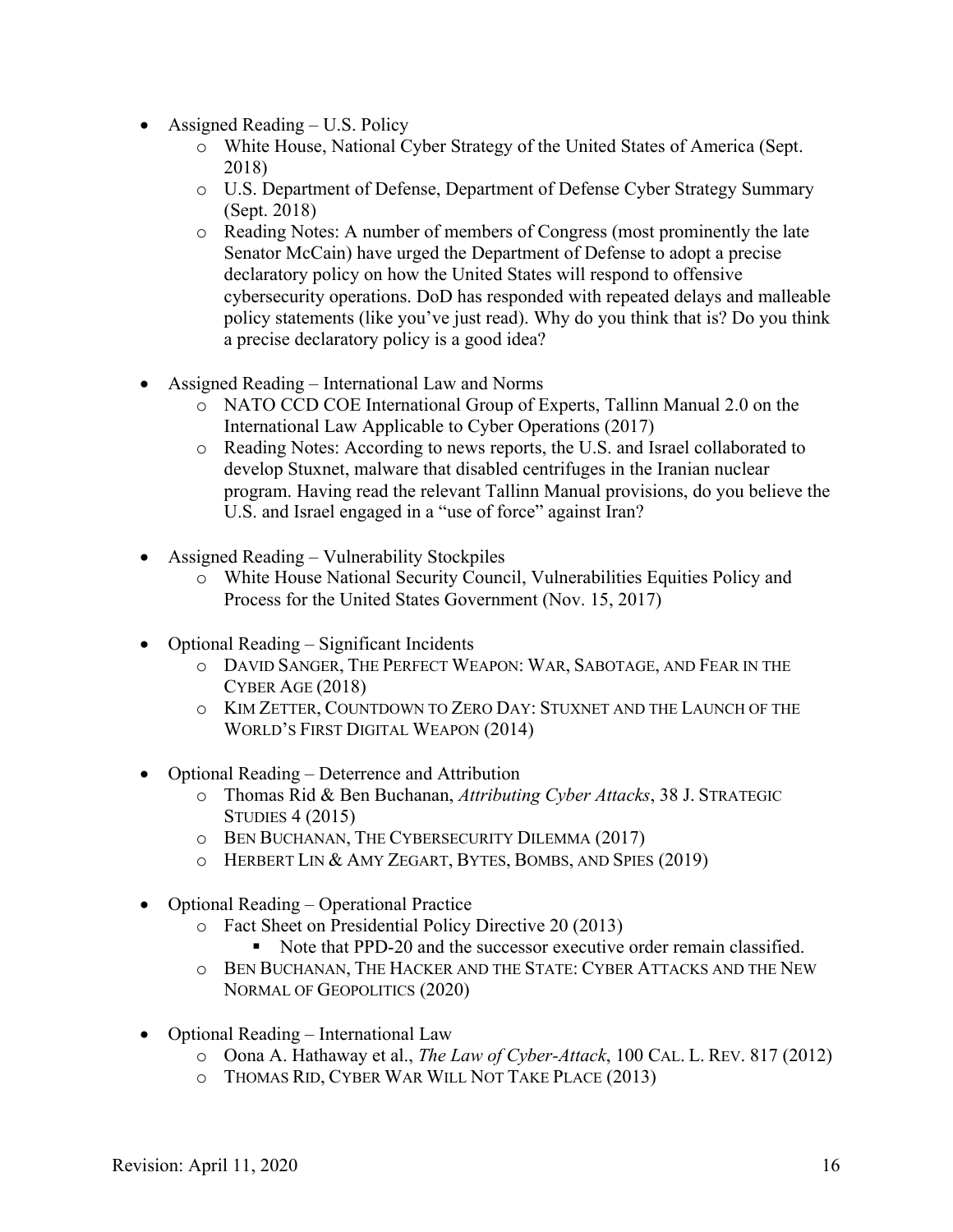- Optional Reading Vulnerability Stockpiles
	- o UK GCHQ, The Equities Process (2019)
	- o Canada CSE, Equities Management Framework (2019)

# **April 28 – Cybersecurity Defense**

- Assigned Reading Federal Cybersecurity Defense
	- o GAO, Information Security: Agencies Need to Improve Implementation of Federal Approach to Securing Systems and Protecting against Intrusions (2018)
	- o The Federal Information Security Modernization Act of 2014 (FISMA), 6 U.S.C. §§ 3552, 3553, 3556
	- o NIST's Cybersecurity Authorities, 40 U.S.C. § 11331 and 15 U.S.C. §§ 272, 278g–3
	- o There is an unusual volume of intricate statutory reading for this topic, since the material is so new and there are not (yet) good secondary sources.
	- o Reading Notes: Starting from a blank slate, how would you structure responsibility within the federal government for defending federal systems?
	- o Reading Notes: The five-part NIST Cybersecurity Framework has been very influential within the federal government. What do you think the value of the framework is? Do you think the value might be overstated?
- Assigned Reading Critical Infrastructure Security
	- o Presidential Policy Directive 21, Critical Infrastructure Security and Resilience (2013)
	- o The Homeland Security Act, 6 U.S.C. § 652 (Cyber and Infrastructure Security Agency Provisions)
	- o The Cybersecurity Information Sharing Act, 6 U.S.C. §§ 1501, 1503, 1505
	- o Reading Notes: What problems do you think the Cybersecurity Information Sharing Act aims to address? Do you think it will address those problems?
	- o Reading Notes: Do you think CISA has the authorities needed to protect critical infrastructure? If not, what new authorities would you recommend providing?
- Assigned Reading The U.K. Approach
	- o U.K. National Cyber Security Centre, Guidance on the EU Directive on Network and Information Systems (2018)
	- o Reading Notes: Compare and contrast how the U.K. has allocated responsibility for cybersecurity defense with the U.S. approach. Which do you think is preferable?
- Optional Reading Executive Orders
	- o National Security Presidential Directive 54 / Homeland Security Presidential Directive 23, Cybersecurity Policy (2008)
	- o Executive Order 13,636, Improving Critical Infrastructure Cybersecurity (2013)
	- o Executive Order 13,691, Promoting Private Sector Cybersecurity Information Sharing (2015)